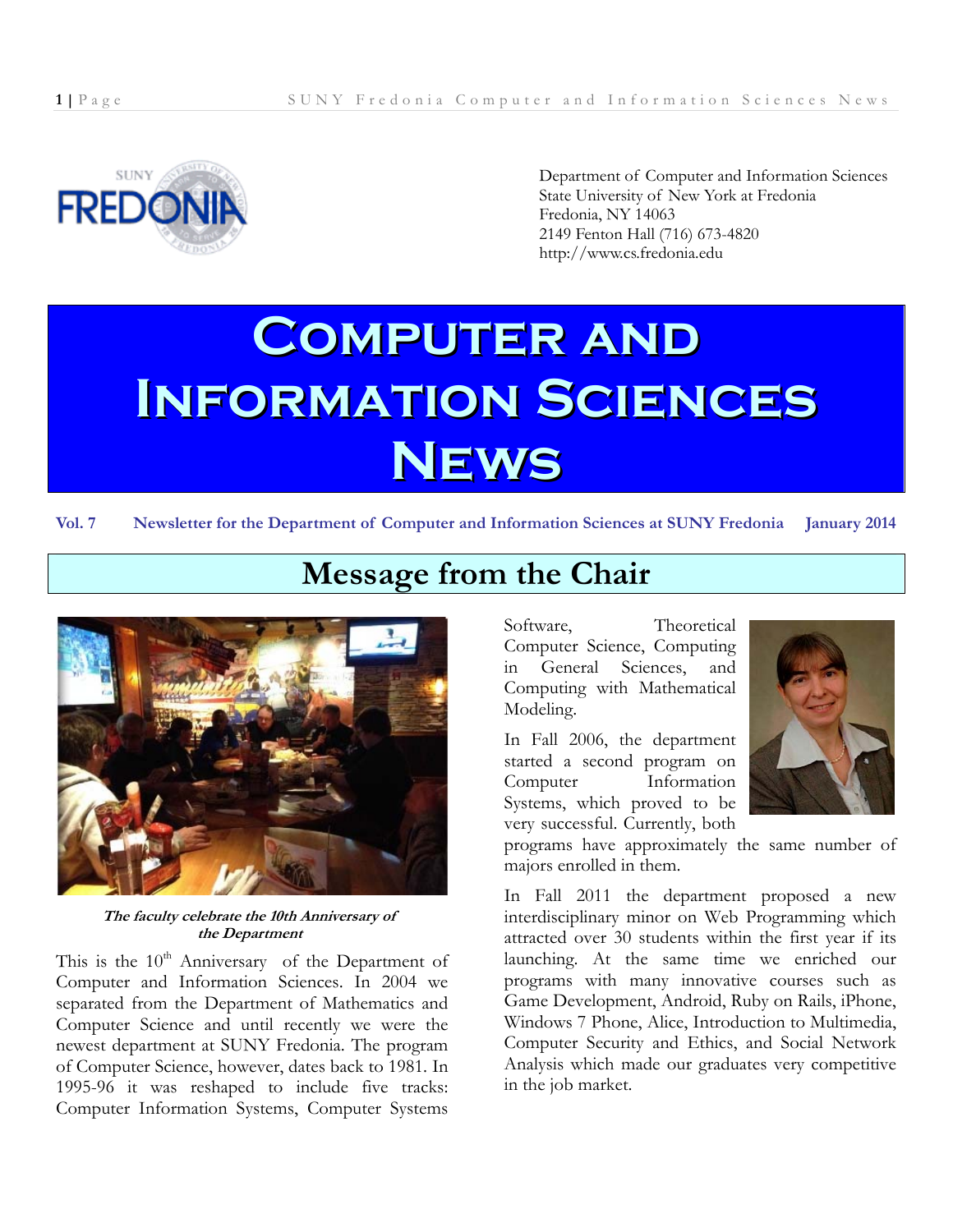Our faculty includes accomplished scholars and teachers. Department members are recipients of numerous awards such as the Wilkes Award of the British Computer Society, SUNY Fredonia President's Award of Excellence, SUNY Chancellor's Award of Excellence in Scholarship, Kasling Memorial Lecture Award, and Hagan Young Scholar Award. We love to involve the students in our research activities – an opportunity that is offered primarily to graduate students at other universities and research centers.

The Department hosts a very diverse body of students. In particular, in 2007 we started a Dual Diploma Program with Ege University in Turkey, which was extended the next year with Izmir University as well. This spring we expect 10 students from Brazil coming to Fredonia through the Brazil Scientific Mobility Program. In the recent years we have had students from China, Japan, Kenya, North Cyprus, Pakistan, Saudi Arabia, Senegal, South Korea, and other countries.



**The group of Brazilian students coming to the Department** 

We are proud of our alumni, who are employed nationwide as computer consultants, programmers, systems analysts, network administrators, project managers, software engineers, hardware specialists, web developers, and educators. Together, we are working to improve the welfare of our campus and the community.

> **Reneta P. Barneva Professor and Chair**

# **New Faculty**

This year the department welcomed the following faculty:



**Prof. John Malayny** taught two sections of CSIT 121 *Computer Science I* and CSIT 208 *Computer Game Design and Implementation* in Fall'13. John is our alumnus and has been helping with the High School Contest for the last couple of years. His scholarly interests are in the field of computer and information

sciences' applications in the society. He recently published a paper at the 2013 International Conference on Educational Data Mining.



**Prof. Adrienne Pelz** graduated from SUNY Fredonia with a degree in Computer Information Systems. In Fall 2013 she taught the courses CSIT 120 *Computer Science Overview* and

CSIT 101 *Programming with 3-D Graphics and Multimedia;* in Spring 2014 she will teach CSIT 251 *Information Systems Structures*.



**Prof. Stephen Raghunath**  will be teaching two sections of CSIT 107 in Spring 2014. He graduated from SUNY Fredonia with a bachelor degree and obtained his master's degree from Indiana University-Purdue University

Indianapolis in Music Technology. During his studies he engineered music education software. Prof. Raghunath is currently a Senior JavaScript Engineer for gTeam FZ LLC - an international corporation, a subsidiary of DevFactory. He has taught K-12 classes and has created mobile applications and websites as a free-lance developer.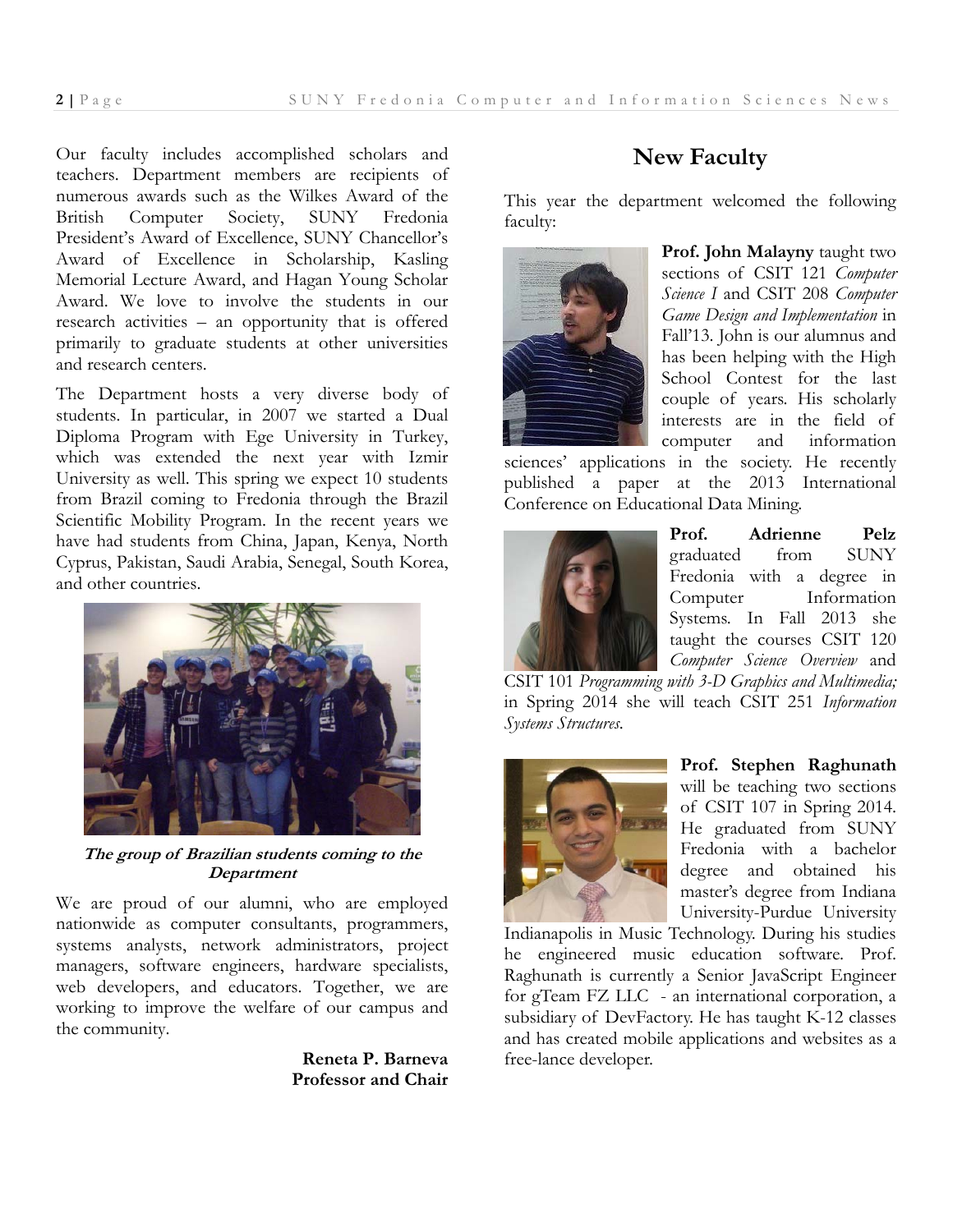

**Dr. Anthony Tsetse** comes to Fredonia from Livingstone College, NC, where he was responsible for teaching undergraduate computer science courses, supervising lab sessions, grading assignments, and advising students. He got his Doctor of Science degree from Towson University in

2012, a master's degree in Information Technology from IT University of Copenhagen (Denmark) and another master's degree in Communication and Media Engineering from Offenburg University of Applied Sciences (Germany), and a BSc (hons) in Computer Science from KNUST, Kumasi (Ghana). His research interests are in a new computing paradigm where application objects directly communicate with hardware, thus eliminating the need of operating systems.

## **Scholarly Activities**

**Dr. John Hansen** designed a **communication system for satellite launched into orbit**. The *Minotaur I* rocket, launched by NASA from its Virginia facility in November, is carrying a unique satellite that will communicate using a digital interface system designed by Dr. Hansen.



The rocket was carrying its main payload and 29 miniature satellites ("picosats") including the CAPE-2 satellite, which was constructed by students

CAPE-2 PicoSat Undergoing Pre-launch Testing. The Swing Out Panels Contain Solar Cells to Power the Satellite.

at the University of Louisiana at Lafayette. In order to provide digital data communications, CAPE-2 contained an onboard system designed by Hansen. The satellite measures just 10 cm (4 inches) on each side and weighs just over two pounds. It is capable of converting text to speech, tweeting, sending email, repeating voice messages, transferring files and collecting data from buoys in the Gulf of Mexico.

Dr. Hansen's digital data interface system, called "TNC-X" has been used in digital communications systems in over 40 countries, often to support first responder teams preparing for disaster situations. For the Cape-2 project, Dr. Hansen modified the design so it would be appropriate for use in orbit. TNC-X interfaces with the on-board computer and the satellite's radio to provide a command and control interface to the ground command station as well as transmit telemetry, and digital communications such as email and tweets.



Time Lapse Image of the launch of Minotaur I Rocket from Wallop's Island on November 19, 2013

Dr. Hansen offers a course on Programming for Embedded Microcontrollers in which the students build a series of embedded projects of increasing complexity. He is a recipient of Teacher of the Year Department Award.

**Dr. Reneta Barneva served as invited speaker at the 15th International Conference "Humans and** 



**Computers"** held on February 11-12, 2013 at the University of Shizuoka, Japan. The conference attracted participants from three continents -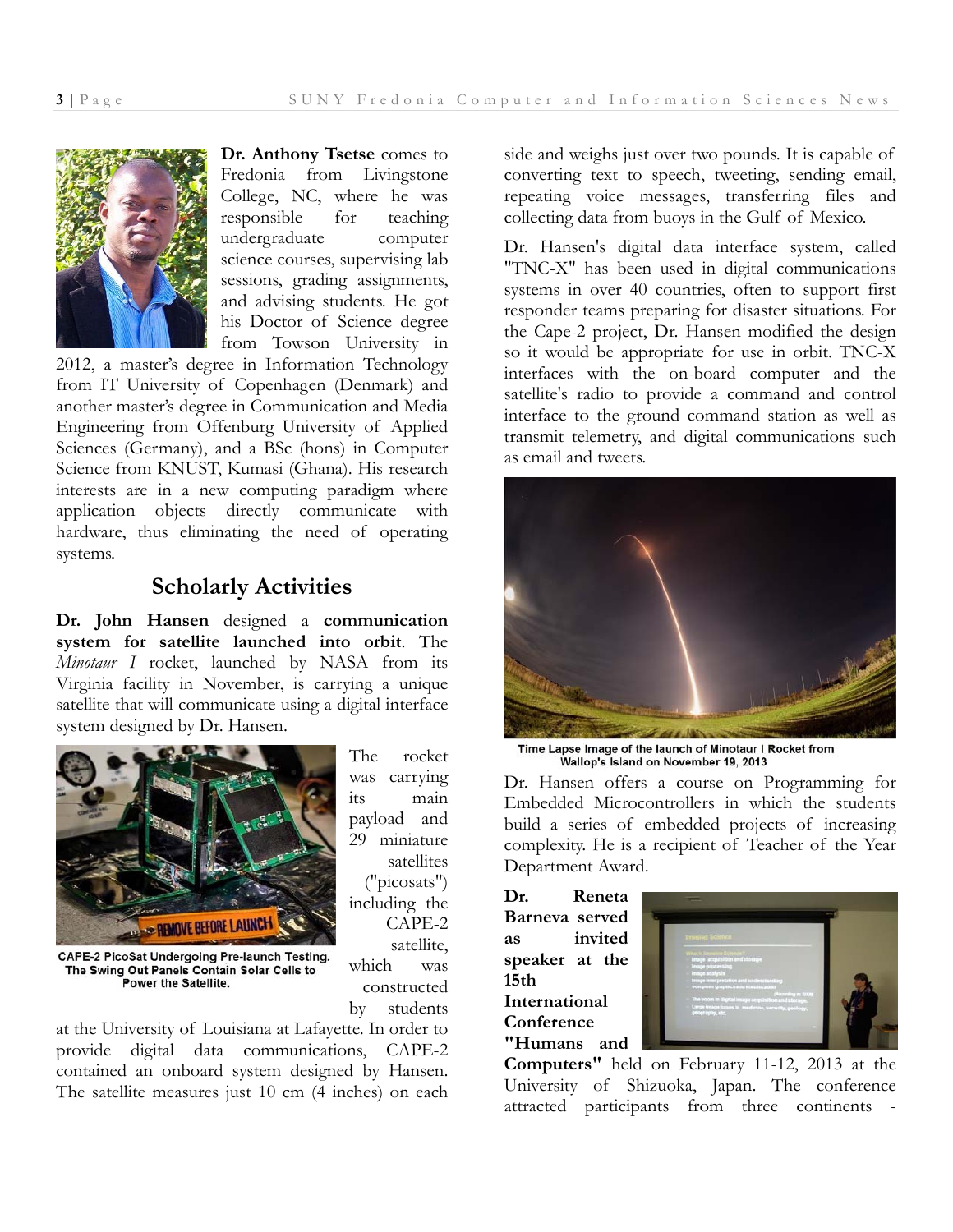America, Asia, and Europe. There were two sessions in satellite sites – the University of Aizu, Japan and Düsseldorf University of Applied Science, Germany.

Dr. Barneva's talk was on Space and Time Efficient Algorithms in Imaging Sciences. Currently, due to the expansion of digital image acquisition, there exist large databases and digital warehouses of images in medicine, security, geosciences, astronomy, metallurgy, and many other fields. In order to take maximal advantage of these huge databases, time- and spaceefficient algorithms are required. She considered some examples of such algorithms in imaging sciences.

**Dr. Gurmukh Singh** in co-authorship with P. Mali, A. Mukhopadhyay and S. Sarkar **published the article "Wavelet analysis of shower track distribution in high-energy nucleus-nucleus collisions"** in the Journal of Advances in High Energy Physics, Research ID 759176, Vol. 2013, 1-13 (2013). The paper employs the technique of continuous wavelets to discover patterns in relativistic energy nuclear collisions from experiments conducted at Brookhaven National Lab (BNL), Upton, NY and the European Center for Nuclear Research (CERN), Geneva, Switzerland. The technique of continuous wavelets has also been used to recognize patterns in data communications. Recently wavelet technique has attracted attention in signal processing. Although it is not a new theory in a sense that many of the ideas and techniques involved in wavelets (sub-band coding, quadrature mirror filters, etc.) were developed independently in various signal processing applications, it has been successfully employed in a number of practical applications such as transient signal analysis, image analysis, communications systems, and other signal processing fields. **Dr. Singh**  also had his work **"Developmental Education through Digital Technologies and Techniques in Natural Sciences"** accepted as poster presentation at the 22nd Annual Conference on Instruction & Technology (CIT 2013) held May 21-24, 2013 at SUNY IT, Utica, NY. He has been awarded a scholarship toward the conference registration by the SUNY Faculty Advisory Council on Teaching & Technology and the CIT Planning Committee.

The paper "Lossless Compression of Dithered Images" of **Dr. Ziya Arnavut** and the former double major in Computer Science and Computer Information Systems **Basar Koc** was **accepted for publication in IEEE Photonics Journal**.

**Dr. Barneva** gave a **keynote talk "Education in** 

**computer science and the role of the teacher in the environment of open educational resources"** at the 6th ESRI



Conference "The Education and Scientific Research in the Information Society" which was held in Plovdiv, Bulgaria May 30-31, 2013. The conference was sponsored by the Association for the Development of Information Society, The Institute of Mathematics and Informatics of the Bulgarian Academy of Sciences, and the University of Plovdiv.

Open Educational Resources (OER) are a new phenomenon that may significantly impact higher education and the occupation of university professors. On the other hand, OER have a number of advantages, including adaptive learning and an automatic analysis of the learning process data that may lead to improvement of the curriculum. Dr. Barneva examined the current state-of-art in higher education and the related problems. She shared her reflections on the impact of the new means on the education in general and on the education in computer science and its specifics, in particular.

**Dr. Singh** (together with Ashwini Kumar and B. K. Singh) published the article **"Systematic study of multiparticle production in nucleus-nucleus interactions at 14.6 A GeV,"** in the Journal of Physics, Indian Academy of Sciences, Vol. 80(1), 103- 1115 (2013).

**Dr. Tsetse** and co-authors Bharat Rawal and Harold Ramcharan had their paper titled **"Emergence of DDoS Resistant Augmented Split Architecture"**  accepted for publication by the  $10<sup>th</sup>$  International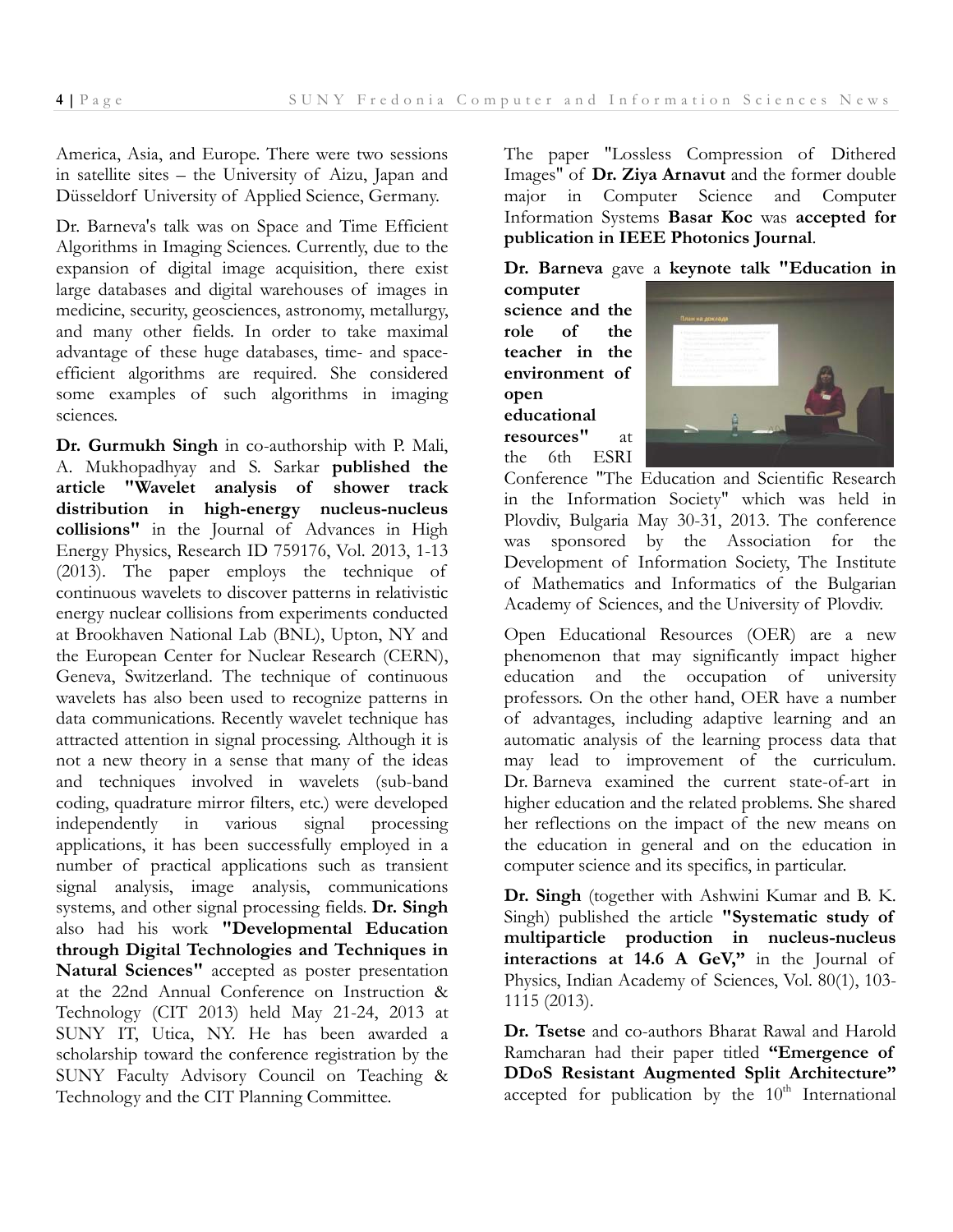Conference on High Capacity Optical Networks and Emerging/Enabling Technologies (HONET 2013) held in Cyprus. Their paper proposes a novel approach to preventing DDoS attacks using protocol splitting.



**Dr. Daisuke Hara** gave a talk at a joint department seminar and CS Club meeting entitled **"A Probabilistic Approach to the Syllable Formation of Japanese Sign Language."** Dr. Hara is a professor at **Toyota Technological Institute - Japan**. He got his Ph.D. degree from the University of Chicago under the mentorship of the famous professor John A. Goldsmith. He is the author of several publications in the field of linguistics.



**Prof. Jan Pavlik** from the Institute of Mathematics of the Faculty of Mechanical Engineering, **Brno University of Technology, Czech Republic** visited the department and gave a talk on **"Pareto Optimality and Its Geometric Applications."** He explained the general principle of Pareto Optimality as a property of significance with respect to binary relations. Then, he demonstrated how this universal tool can be used for description and analysis of various situations. He showed some examples and an instance of the principle in geometry. Its further

investigation leads to various results which can possibly be applied in geography and related sciences.

#### **Student Projects and Presentations**



Students **Zachary Daily, Brian Rashty, Justin Soderberg and Robert Szkutak and Profs. Malayny and Olson** created a program concept designed to combat

bullying in classrooms by allowing teachers to collect data about bullying incidents throughout the school – data which can be used to alter classroom layouts to lessen the likelihood of a reoccurrence. They presented a paper at The 6th International Conference on Educational Data Mining (EDM 2013) which was very well received. Their work was featured at The Statement Magazine.

Two computer and information sciences students, **Nicholas Freville** and **Adam Toth** have assembled a **Beowulf cluster, comprised of three tiny computers called Raspberry Pi**'s, that work in tandem to solve complex problems.

With 512 MB of memory, each computer – about the size of a credit card and encased in a hard plastic case – is as powerful as a smart phone, Toth explained. There is



no keyboard, but these devices can perform a variety of functions when hooked up to a monitor and keyboard.

A Beowulf cluster is a parallel computing system achieved by linking normally identical, commoditygrade computers into a small local area network (LAN). The result gives a huge boost of power despite using inexpensive, personal computer hardware.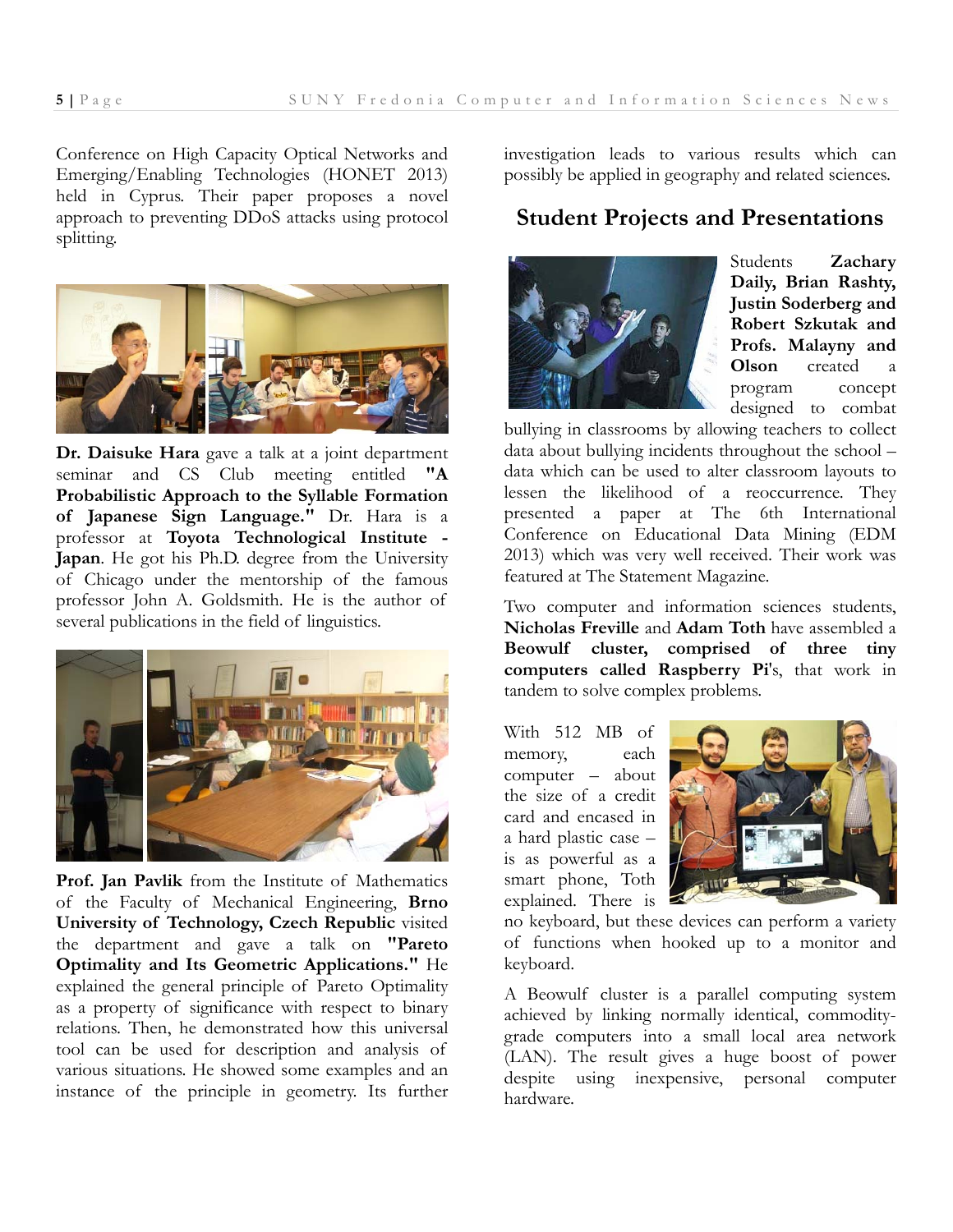"These computers are not high-performance machines, but when clustered together, their performance is boosted," explained **Dr. Junaid Zubairi, who supervised the class project** undertaken by Toth and Freville.

**Prof. Robert Olson** and his students in the course CSIT 463: Introduction to Digital Image Processing and



Computer Vision **developed a music visualization tool**. No MIDI files were used and each pixel is being drawn via code. The height of each bubble is determined by the frequency of the note being played and the size of each bubble is determined by the duration of the note being played. Coded in C# using Visual Studio 2012.

At the University **Student Research and Creativity Exposition** held on May 2, 2013 the department presented **18 projects developed by 19 students**:

A Study of Rubik's Cube and Its Implementation, **Efe Alacamli, mentor Dr. Arnavut** 

Survey of Biometric Recognition Systems, **Namik Berk Cakmak, mentor Dr. Arnavut** 

Shortest Path Algorithms for Robotic AI, **Erdinc Masat, mentor Dr. Arnavut** 

Distributed BACI Race Simulation, **Richard Parenti, mentor Dr. Zubairi** 

Career Opportunities in Computer and Information Sciences, **Efe Alacamli, Erdinc Masat, mentor Dr. Barneva** 

Developing Flight Routing Module for Distributed Flight Tracker, **Richard Parenti, Jeffrey Lewandowski, mentor Dr. Zubairi** 

Applying K-means Clustering to the Social Graphs of Student Classrooms, **Robert Szkutak, mentor Prof. Olson** 



Evaluating Classroom Diversity Using Social Networking Analysis, **Zach Daily, mentor Prof. Olson** 

CASSI: Development of an Efficient Classroom Sorting Heuristic, **John Malayny, mentor Prof. Olson** 

Web Interface for Education Decision Support System, **Justin Soderberg, mentor Prof. Olson** 

Disk and System Performance with Bonnie++ and Nbench, **Mark Mackey, mentor Dr. Zubairi** 

3G Sensor Transmission, **Daniel Coffaro, Robert Lavin, mentor Dr. Zubairi** 

Interactive Applications of MS Excel and MS Visual Studio .NET 2010, **Brandon Artymowycz, mentor Dr. Singh** 

Simulation of a Projectile and Random Theory of Rolling Dice, **Timothy Aselin, mentor Dr. Singh** 

Game Programming, **Jeffrey Swift, Nicholas Freville, Patrick Hodge, mentor Dr. Singh** 

Algorithm Development to Investigate Compatibility of Three Software Systems, **Ankit Ahuja, mentor Dr. Singh** 

Monitoring Users and Internet Service Providers for Fair Use, **Ankit Ahuja, mentor Dr. Zubairi** 

Processor Scheduler Simulator, **Kyle Smolinski, Ankit Ahuja, mentor Dr. Zubairi**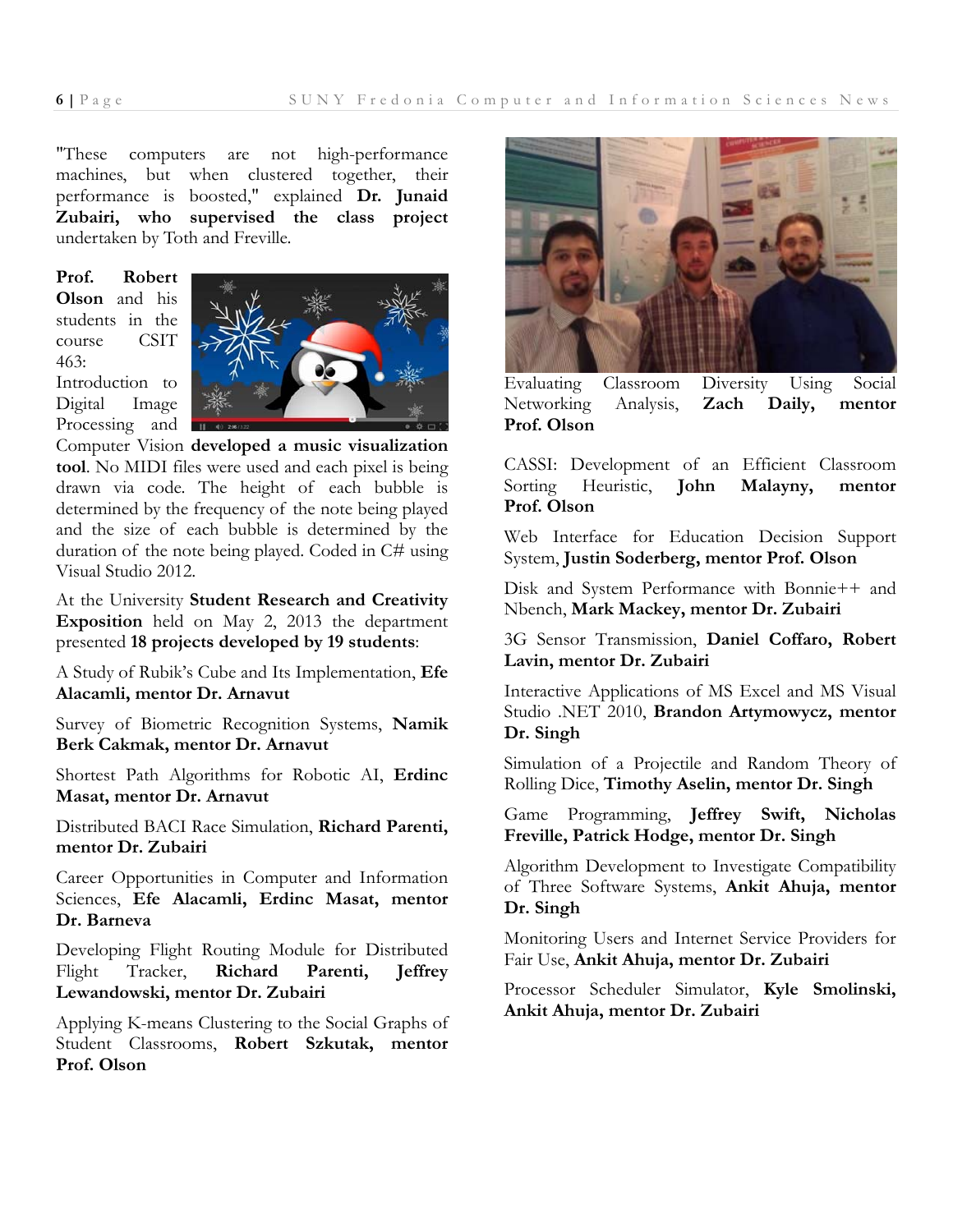# **Curriculum Updates**

#### **Social Network Analysis**

The course Social Network Analysis developed by **Prof. Olson** will be offered for first time in Spring'14. It attracted broad student interest. The course will presents how data of various popular networks such as Twitter, Facebook, LinkedIn, etc. can be analyzed to derive information to identify disjoint or overlapping communities, to predict economic development or events, to optimize the functionality of the networks and their geographical distribution. The course includes topics such as history of social network analysis; introduction to graph theory; paths and cycles; Small World Hypothesis; centrality; homophily and reciprocity; density; cliques and clustering; 2-mode networks; geographical and temporal network models; social network data; applications in business; applications in marketing; applications in political science; applications in criminal justice and national security; social network analysis and privacy.

#### **Minor on Big Data**

The amount of stored data is growing exponentially. Analyzing large data sets, called *big data* is becoming increasingly competitive to increase the productivity, make the marketing more targeted, predict events, boost performance, improve quality, and improve the usability. There are several ways of using big data and generating valuable outcomes. Big data analysis can be used virtually in every domain from healthcare to political analysis to economics, to natural and social sciences.

**Prof. Olson has developed an interdisciplinary minor on Big Data.** After a core of computer and information sciences courses and statistics the students will specialize in various areas such as political science, business, criminal justice, or biology. The minor has been discussed at a department meeting and if approved will be launched in Fall'14.

## **Student Activities**

On April 11-13, 2013, the **CS Programming Team participated in the CCSC North East**  Programming Contest led by **Dr. Singh**. **Prof. Olson** mentored two student works accepted for presentation at student poster session at CCSCNE.



**Pictured from left to right: The CS Team and its mentor Dr. Gurmukh Singh, Nicholas Freville, Jeff Swift, Patrick Hodge.** 

On October 12-13, 2013 **six students from the department participated in the programming competition HackUpstate**, sponsored by Syracuse University and SUNY Oswego and hosted at the Syracuse Technology Garden. The goal of the competition was to build the best product possible in only 24 hours and then give a presentation on it. Students from nine colleges, including SUNY Fredonia, attended the event as well as many professionals from various corporations. The NYS Chief Technology Officer attended all the presentations given.

In 24 hours Aaron Chan, Daniel Coffaro, Nicholas Freville, Jason Guy, Jeffrey Swift, and Robert Szkutak built a web-based video game in HTML5, CSS, and Javascript. They wrote tools to help them develop the algorithms of the game in C++. They also used PHP code hosted on the department student server Pizza to have the game send a text message to the cell phone of the person playing the game.